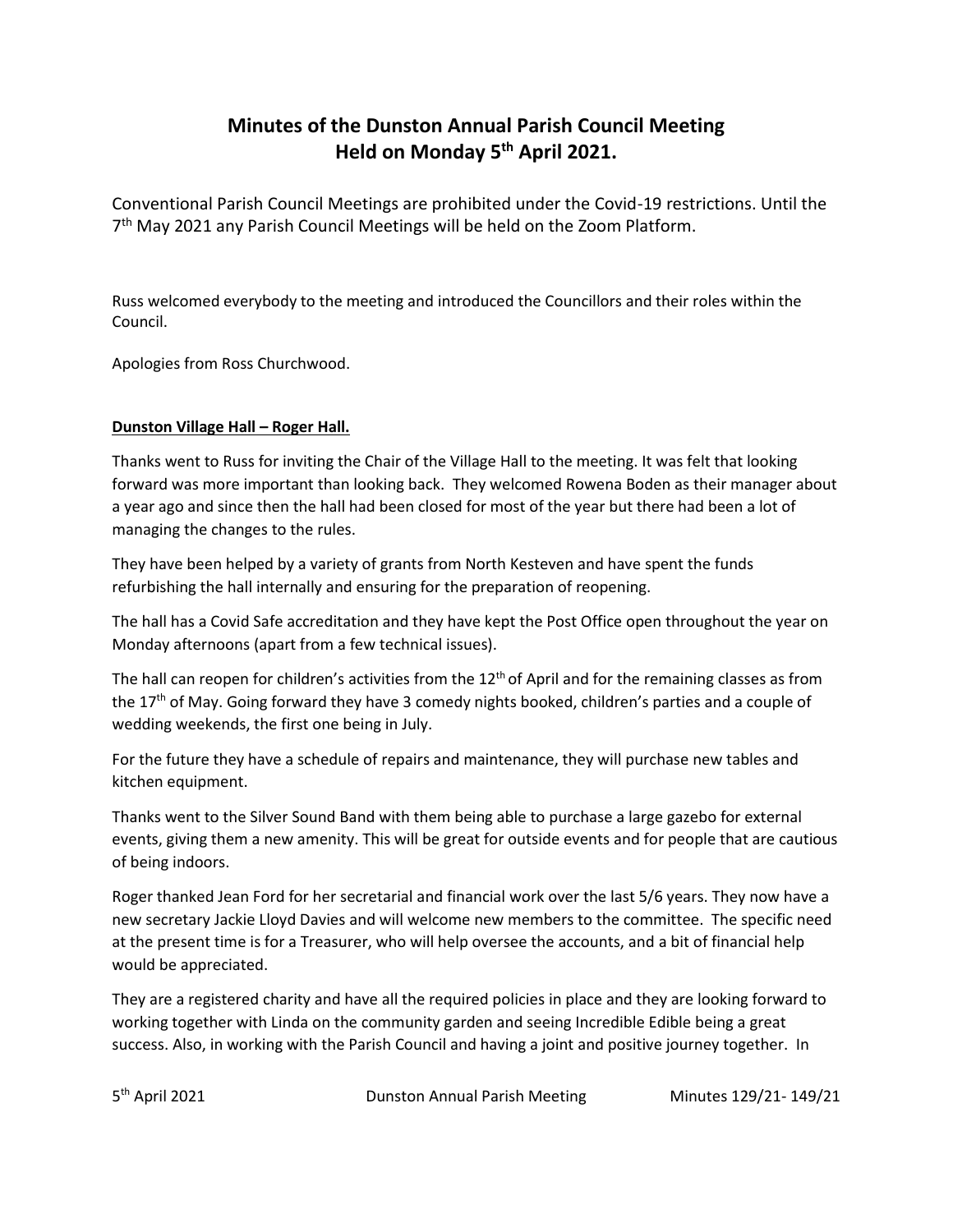having many opportunities to work with the Red Lion and having a licensed bar, there is even the possibility to re-open the Social Club. They can offer both churches car parking space and look forward to working together in the joint activities.

The main thing is onward and upward with the committee's objectives being to make sure that the hall is available to all parishioners and it being in a good condition. Parishioner's suggestions for improvements/ activities would be welcomed. **129/21**

# **District Councillor – Nick Byatt**

With there being an election on the  $6<sup>th</sup>$  of May Nick is in a period of purdah and cannot say anything about what he has done in the last two years.

The NK News should have been delivered through everybody's doors recently and published in it is the District Council plans for the future and the budget for what the council want to achieve in the next three years and what they have achieved recently.

The District Council have provided a first-class service over the last year, only losing 10 days of refuse collection, when many of the staff based at Metheringham depot came down Covid-19 and had to isolate. Most of the Council staff are working from home with only a slight delay in responding to queries and they will continue to work from home until the  $20<sup>th</sup>$  of June. At this point agile working will be considered with staff working 2-3 days in the office and the rest of the time from home as it has proved highly successful.

The Council have also given out grants to businesses and users. Please read your NK news and send any questions over to Nick at your leisure. Cllr Nick Byatt [cllr\\_nick\\_byatt@n-kesteven.gov.uk](mailto:cllr_nick_byatt@n-kesteven.gov.uk) **130/21**

## **County Councillor – Rob Kendrick**

Rob is also in the same situation as Nick over purdah. Everybody should have also received a copy of County News through their door. In the last 12 months Covid-19 has had a big impact, but the County Council have managed to keep its key services open such as Social Care Centres and SEND schools. They have supported businesses with funds of over £12 million. The Eastern Bypass has been completed and opened and the planning is well under way for the North Hykeham Relief Road, this when complete will give a complete ring road around Lincoln.

A role out of new fire appliances have been delivered, including one based at Metheringham. The Council have unveiled the Green Master Plan to reduce the CO2 emissions and are looking at a reduction within Lincolnshire. Also, they have carried out many flood improvements works around the County.

They realise that tourism is a big industry for Lincolnshire, being worth £1 billion, and a new website 'Visit Lincolnshire' has been launched. **131/21**

5<sup>th</sup> April 2021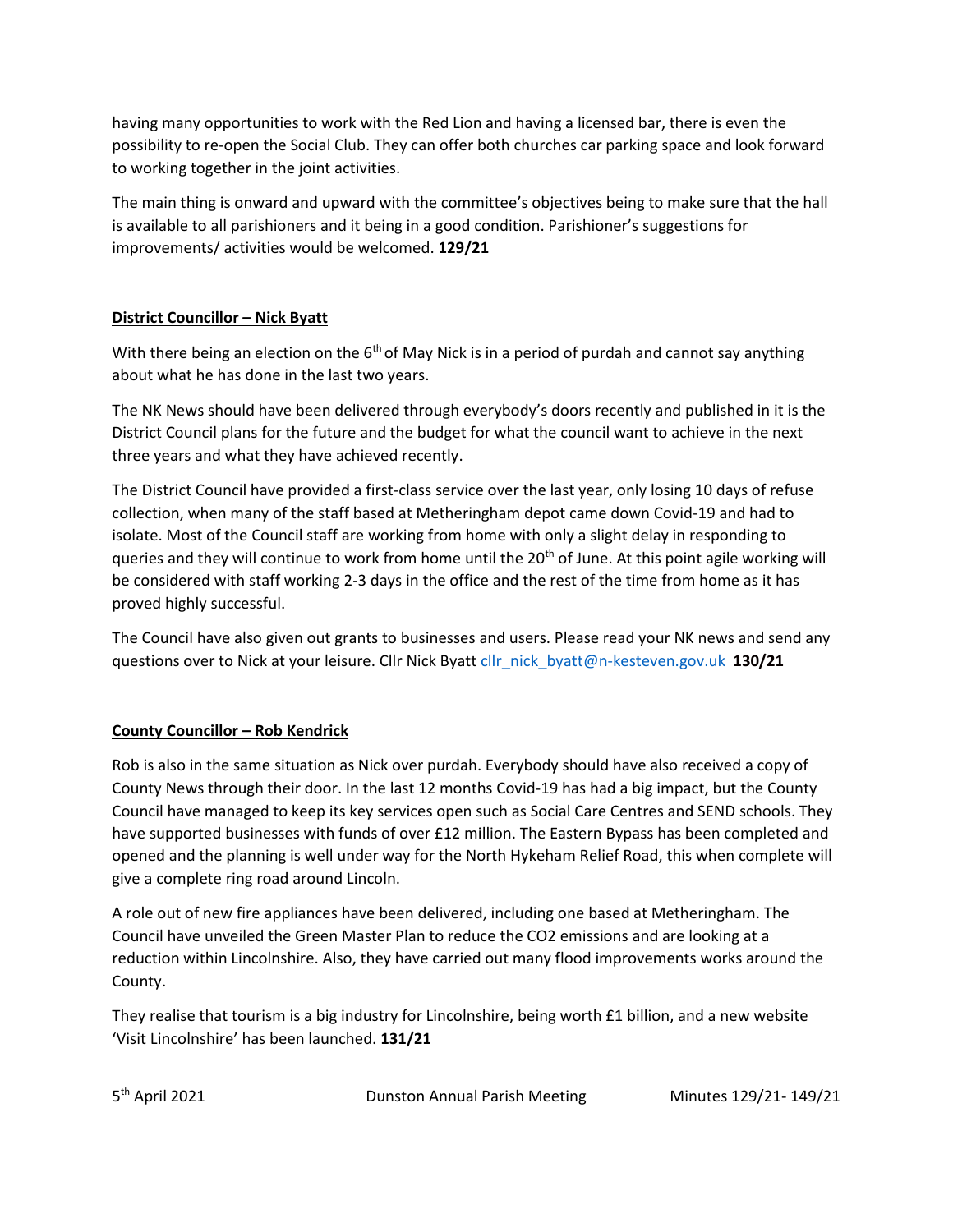## **Dunston Parish Council – Russ Mc Luckie**

Russ apologised for the issues and inconvenience with the stability of Zoom. As he had already introduced all the Councillors and briefly talked about their roles. If anybody that joined late would like any information, then please contact the clerk. Rowena [dunstonparishclerk@gmail.com](mailto:dunstonparishclerk@gmail.com)

It is a very new council with almost all joining within the last year, including the clerk. This means that they are also very keen. Already they are in the process of replacing the benches in the playing field and on the Green. The village has had its first Christmas tree with positive comments.

Maintenance work is being carried on the Village Hall building and plans are being investigated to improve the car parking. The council are also in the process of trying to find allotments for those who want one.

With the work and developments that are being carried out on Dunston Road the council are looking to introduce traffic calming for the village as traffic volume may be an issue in the future. **132/21**

## **Village Keeper- Helen Barbour.**

Helen had been invited but could not attend and so Russ read out her report.

Helen does a fantastic job in keeping the village clean and litter free. She does occasionally get littering problems around the village and so if everybody can be aware and vigilant, as sometimes this is in large amounts.

She also checks they play park equipment to make sure it is safe for the children to play on. **133/21**

#### **Dunston Community Gardens – Linda Scrutton**.

Linda had responded to a call out by Rowena for ideas for the village hall and its grounds. She has contacted Incredible Edible and the Lincoln Food Partnership who were particularly good at giving help in the setting up of the group. The Parish Council and the Village Hall Committee have given their support as well.

Beeswax has very kindly donated raised beds that are to go in front of the kitchen window, two planters for the front of the hall and raised trugs that will be provided near to the entrance to the Lamyman room. They will be both sized for children and for those that need to stand and cannot bend down. All will be kindly filled with topsoil by Beeswax.

Though newly formed the group has 19 members, both young and old, and they have been tidying, digging, and planting donated plants along the long hedgerow. They are using their own tools and using

5<sup>th</sup> April 2021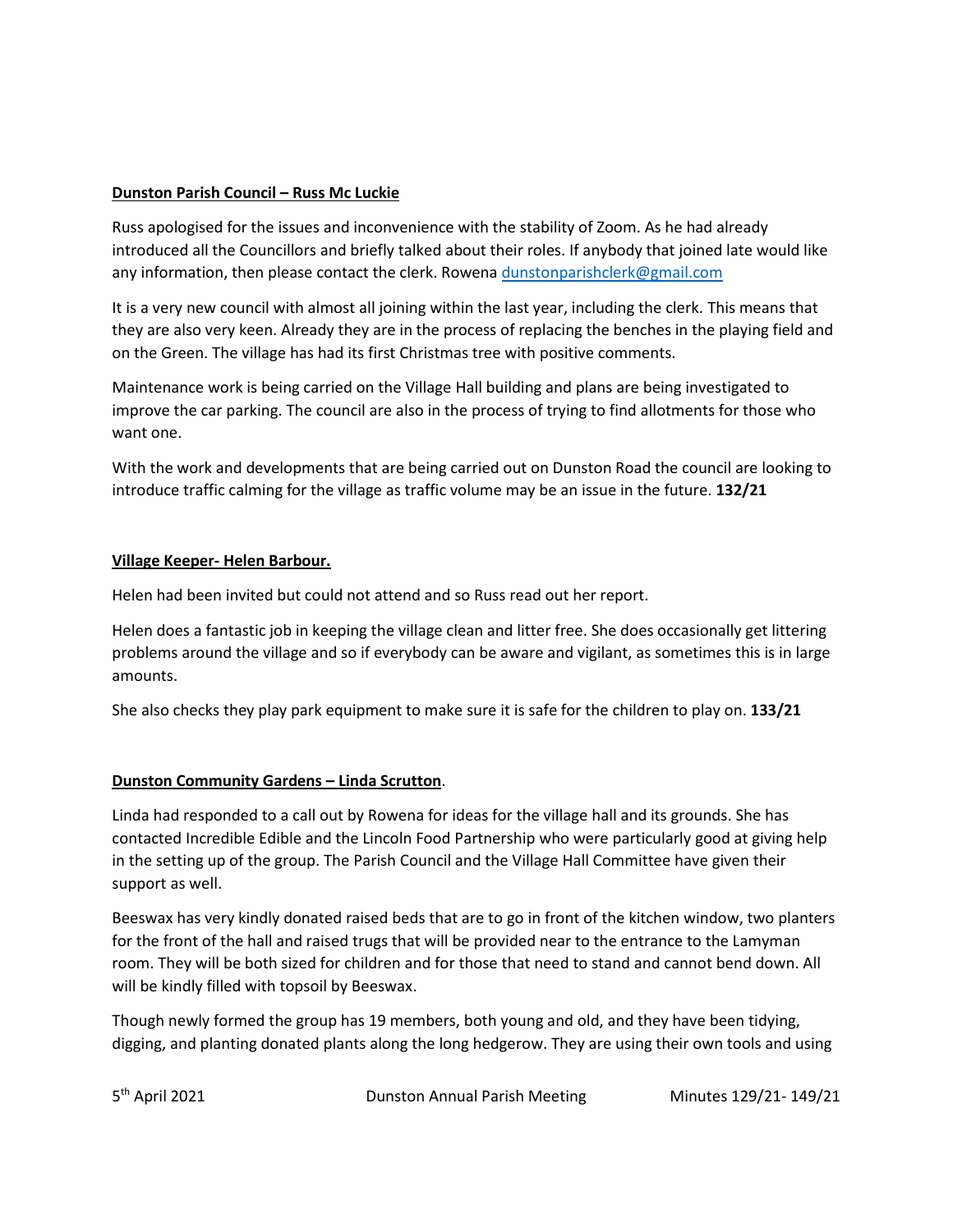water out of the stream to fill their watering cans so any donations of tools or water containers will be appreciated. Also, they are having to find ways to keep the ducks off the newly planted plants.

Looking forward they need a water supply and are considering water harvesting from the village hall roof. They would also like some seating and benches in the future so people can come and enjoy the grounds; they are applying for grants.

Many of the aims have already been met and they have found that many new friendships have started with different groups of people turning up to work on the grounds. They have contacted the school to help provide educational needs and are hoping to work with the churches by selling excess plants at the plant sale. **134/21**

# **LIVES – Becky Wilford.**

Becky was unfortunately on a call-out, so in her place Russ reminded people of the Defib on the corner of the Village Hall with a light above it. If the ambulance service has been contacted and the Defib is needed, then they will give you the access code. Once lockdown has been lifted then the village has been offered training from LIVES on how to use the machine. The training will be open to all. LIVES provide a completely voluntary service to the community funded mainly by donations from the public.**135/21**

# **Red Lion – Sam Morrow.**

The Red Lion has been closed for 9 months out of the last 12 months, but they have used this time to make lots of changes and to refurb many parts of the pub. There is a new sign that will be hung shortly.

They will be opening on the  $12<sup>th of</sup>$  April at midday and on that day the car park will be closed as they are unsure of the take up and people having to be seated outside. No advertising has been done outside the village and it will be on a first come basis as last time they found that people were booking tables and then not turning up.

Food will be available when they open but it will be on a reduced menu to make sure everyone can be served. People will be allowed in to use the toilets and to pay via the card machine. Hand sanitiser and Track and Trace will be in operation.

Once they can have customers back inside on the  $17<sup>th</sup>$  May then there will be the restrictions, one way system and hand sanitising stations as before. They will be opening 12-2 and then 5-closing with all day Friday/Saturday and Sunday opening.

The Bed and Breakfast side is starting to fill up as before, with many bookings coming from people who are visiting family.

Moving forward there are plans to continue with both the takeaway and food delivery service, as these have proven popular, and they have the added pizza oven so that they can serve fresh pizzas. A weekly quiz has been run online and this will continue outside but with people being able to access it via zoom if they do not feel safe to visit the pub. Once everyone is allowed back inside then the quiz nights will go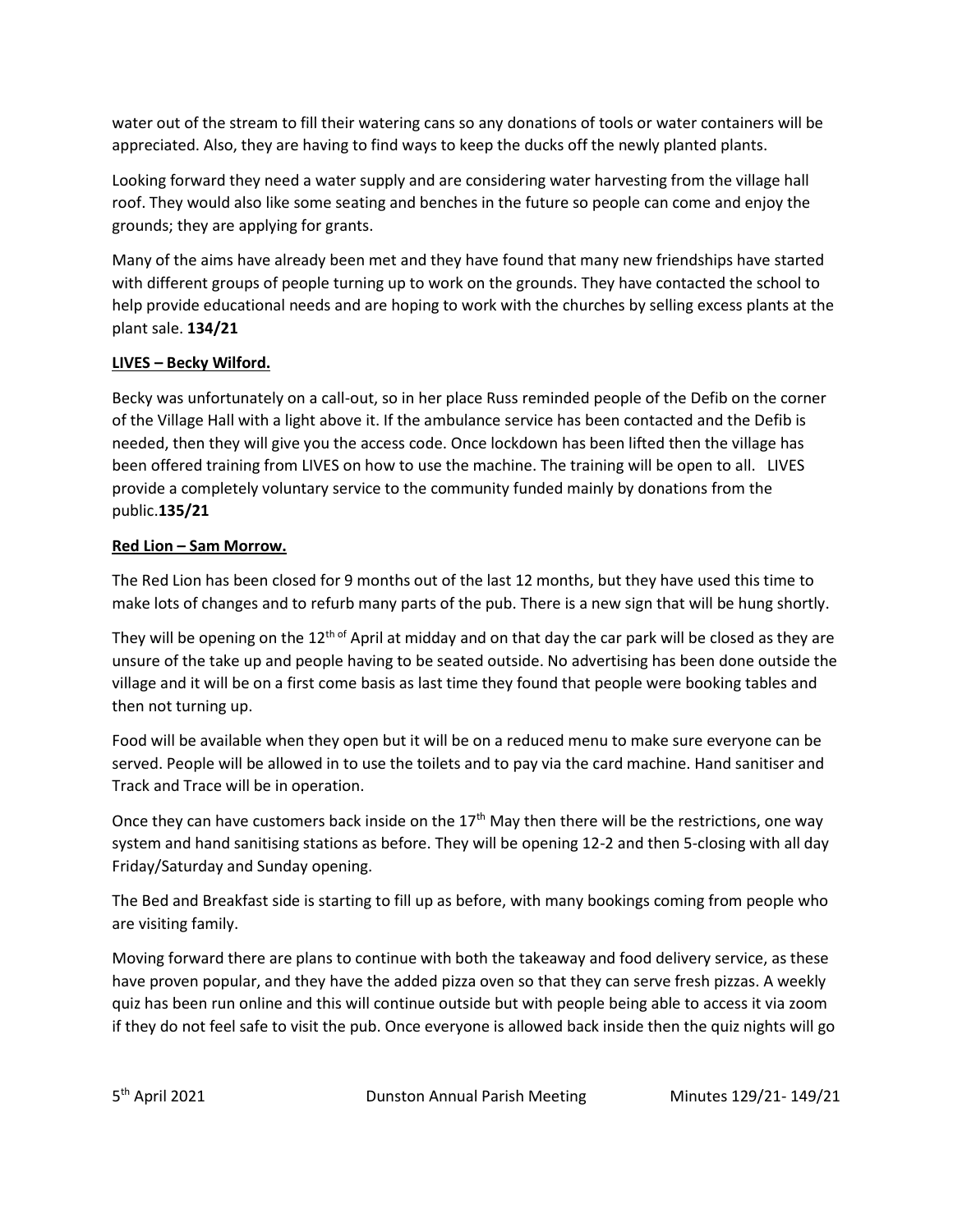to fortnightly with a bridge school being introduced and games afternoons for the people of the village – such as scrabble. Odlings van is also going to be parked in the car-park on a Wednesday afternoon.

A planning application will be going in for a village shop, in the corner part of the building. They already know that access will be tight but are sure that with advice and maybe the removal of some trees then it can happen for the village. Sam wants to bring in Gelato ice cream as they are finding that the area is gaining many more walkers. A new Notice Board will be installed in the hallway for people to either advertise local services or local events.

Finally, dogs have been welcomed in the pub since they took over. **136/21**

## **Twinning – Jenny Hutchinson.**

The French visit that should have happened last October was cancelled and this was the first time since the twinning was set up that there had been no visit. Some fund-raising events have taken place and it is hoped that the French will be able to visit in October this year but nothing has been finalised.

It is hoped that the duck race can be organised for this summer but again it is dependent on lockdown rules being relaxed on larger numbers gathering.

The group is however going from strength to strength with individuals and families joining the group both over here and in France. **137/21**

## **Sewing Bee – Jean Ford.**

Jean Ford had been invited to attend but could not and sent her apologies and a report through Sue Glaister.

Sewing Bee started in 2015 with the aim to share the love of sewing and encourage young and old to learn new skills. Normally they meet on Thursday evening between 7-9pm in the Lamyman Room of the village hall and can meet as a group of six to maintain social distancing. Requests by new members have been coming in but can not be dealt with and invited until restrictions are eased.

Members have been making scrub bags for the NHS and face masks and are presently being active in the Yarn Bombing project.

They are looking to start back on the 20<sup>th</sup> of May but with restrictions this may still be only 6 members and not the usual numbers. **138/21**

## **Dunston Churches Together – Sue Glaister.**

Members of the Methodist Chapel and St. Peters Church have worked on many things together over the last 20 years in supporting the school and the community and worshipping together.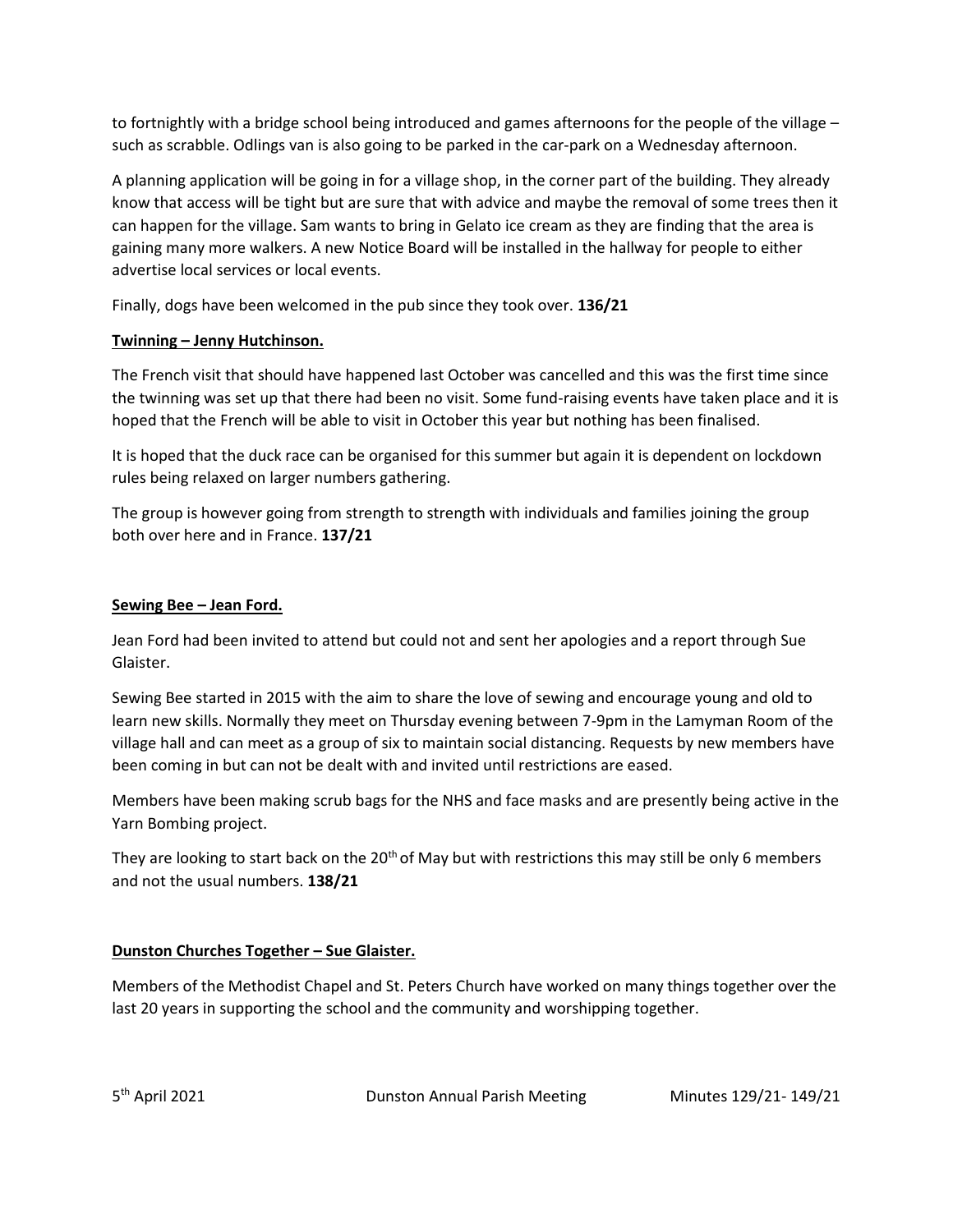They usually worship together twice a month in the alternate buildings but from Easter Sunday last year they have had to worship via zoom. This has brought in more people than they expected, and they have seen a growth.

Since Palm Sunday this year they have been able to meet in person and will be going back to worshipping twice a month but will be also having 2/3 meetings a month on zoom. The hybrid approach is working really well.

They also have a dedicated Family Service via zoom and things are incredibly positive. They want to transfer this to the Chapel as it is about messy church, and they cannot get messy on zoom as they can in Chapel.

St Peter's have had the roof repaired since the theft of the lead last year, but they still have the issues with the dry rot.

The Chapel has a very well-maintained building. As with many churches across the country they are rewilding the Chapel gardens, behind the chapel and are allowing nature to reclaim the land. **139/21**

## **CHIPS – Beth McLuckie**

This was established in 2012 as part of Churches Together. The name stands for Community Help in Particular Situations and was named by John Curry. It is run with three co-ordinators, Pauline Moore, Sue Glaister and Beth McLuckie.

People can contact a co-ordinator who will put them in touch with a volunteer. Though available it is not for regular maintenance and activities and only in particular circumstances when help is needed. When they started, they recruited around 12-15 volunteers. This put them in an ace position when Covid hit.

A contribution from the Rev Ian Brown made it possible for them to have cards printed and delivered to every home in the village. They had a deluge of new volunteers and now have over 50 volunteers join meaning that they could collect prescriptions, shop and carry out anything that was needed by people shielding. Through the generosity of the community they were able to deliver a meal and drink to everybody living alone and even some homemade cakes that were made by the daughter of the previous clerk. One of the most successful things is the friendships links that were formed, and these have carried on throughout lockdown. **140/21**

## **HUB- Sue Glaister**

Churches Together took over the running of the Hub that meets monthly in the in the village hall in January 2020 and managed to open three times before having to close due to lockdown. They have received a grant of £500 from NKDC's Response and Recovery fund which was gratefully received.

They are looking at providing a digital hub where people can learn new skills and access information in areas that they struggle. They are looking at new stalls and ways that they can re-energise the hub when

5<sup>th</sup> April 2021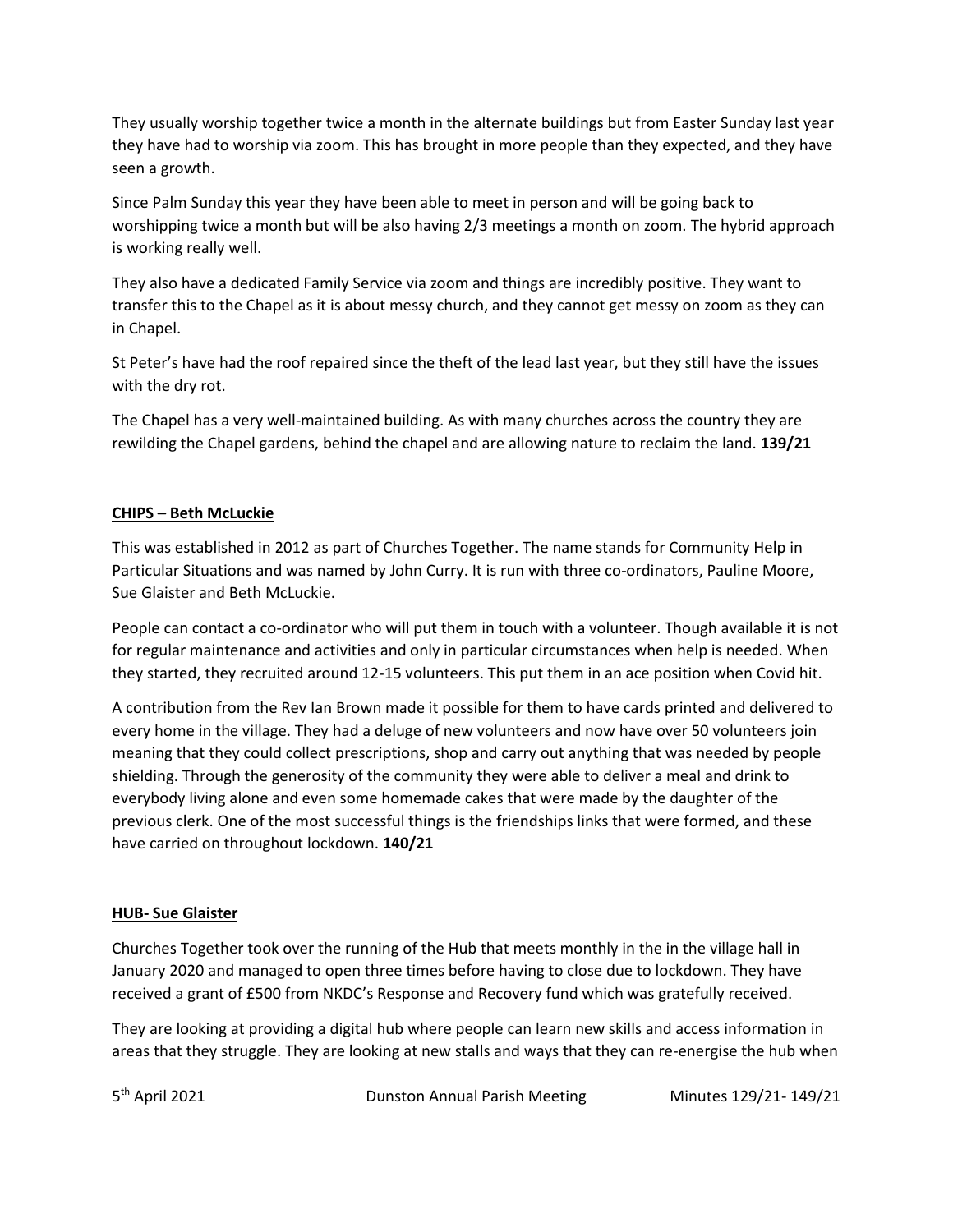they can open. They are thinking of having a school uniform table to try and encourage families into the hub and have changed the times appropriately.

Post pandemic they are going to provide information and support on mental health needs/ issues as they realise that many people have spent so much time at home.**141/21**

# **Lunch Club – Sue Glaister**

It is a very successful enterprise and has been running from The Chapel for over 20 years where they run the lunch club where they provide a two-course hot meal to the community, once a month. They have not been able to meet February and are aware that post pandemic there will be lots of new rules regarding social distancing, numbers allowed and food in a smaller environment. **142/21**

# **Knit & Natter- Beth McLuckie**

This is usually held on a Thursday afternoon twice a month in the Chapel. The group mainly knit for charity and wool is provided to knit blankets, jumpers, hats and toys, with funds being raised through refreshment sales. These items are then sent down to London to the charity 'Knit for Peace' who distribute them to Women's Refuges.

Recently a random email was received from a lady in Italy, who is running a project called Viva Victoria where knitted blankets will be hung from buildings around the town squares to draw attention to the needs of people that are in an abusive relationship.

As Dunston does not have any town squares, they are going to Yarn Bomb areas around the village instead, during July/ August. It can be classed as Street Art rather than graffiti as they have the permission of the property owners. At the moment there are 24 people involved in the project including 1 lady that has suffered being in an abusive relationship herself. Dunston Sewing Bee is also getting involved. **143/21**

# *LIVES – Becky joined the meeting as she had been on a call and added to the Lives report.*

There is only Becky and one medic based in Metheringham. They are terribly busy at the moment with her attending three calls in the one day and are seeing a rise in people using the service as they come out of lockdown.

For the training, on the Defib, that has been offered it has been suggested that it is run over several evenings with people booking appointments so that numbers can be managed, and equipment cleaned down. Now it is a case of waiting guidance from the government as lockdown eases. **144/21**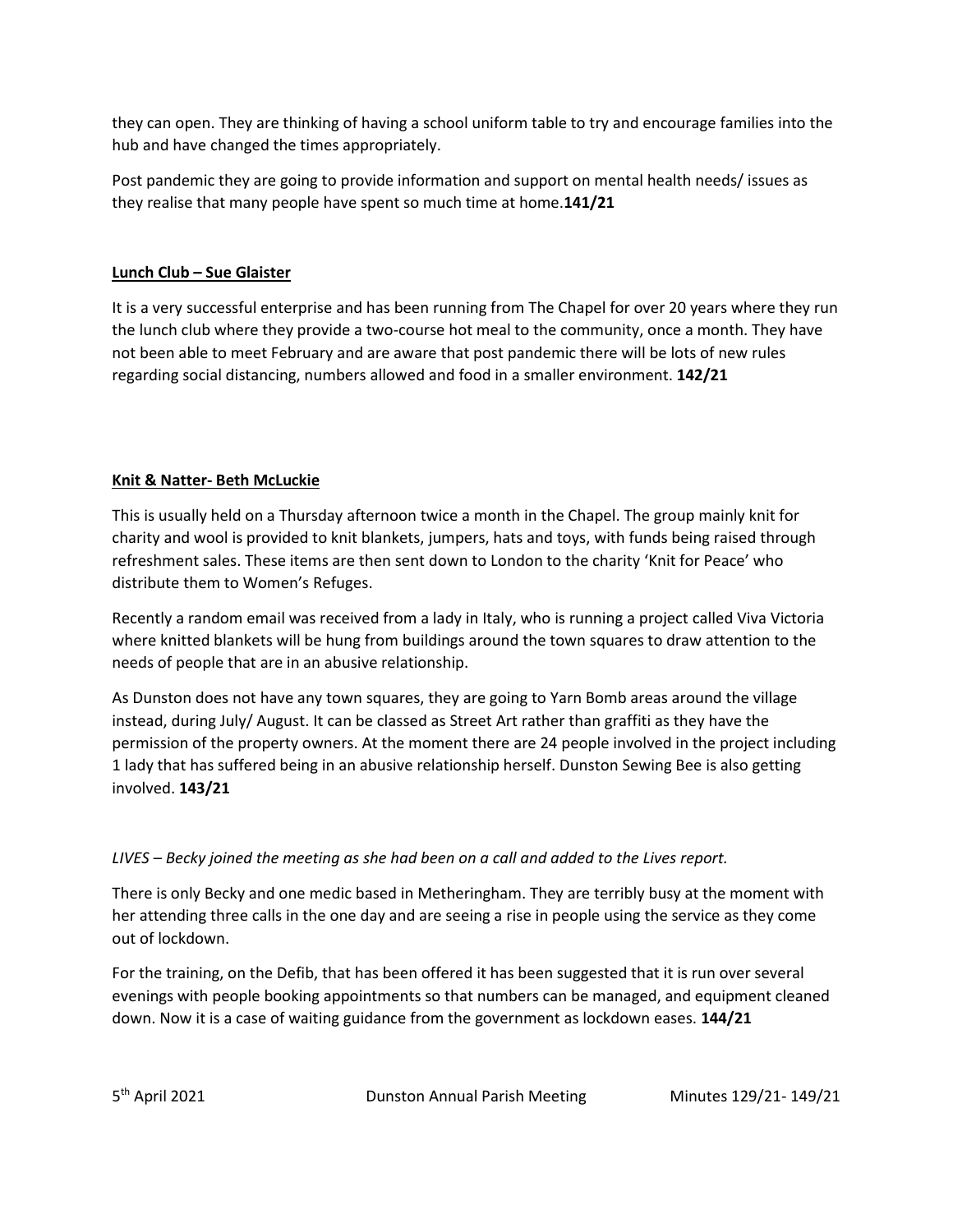## **Croquet Club- Ralph Timms**

They started playing in May last year and continued through to end of October but there were no league matches. With people staying at home and looking for exercise it has proven very popular and is a great game for social distancing. With the high turnout they managed to arrange and play three friendlies with other clubs.

The finances have held up very well over the pandemic and thanks must go to the parish council for waving the license fee and the bowls club for waving the water bill.

At the beginning of March, they filled in the gaps in the hedge and have extended the hedge further round to provide a better environment and shelter. The plants were donated by Beeswax.

They started playing again on the  $1<sup>st</sup>$  of April and though some Covid restrictions are in place they are looking forward to being able to play tournaments again as part of East Midlands league. They usually travel to Sheffield, Darley Dale and Bakewell.

They usually play twice a week on a Monday and Tuesday but with the game proving popular they have had to revise the sessions and are now holding sessions in the morning and afternoon on these days.

A request was asked for the Parish Council to look at the driveway into the car-parking area as it is full of potholes. Members are willing to help lay the surface. **145/21**

#### **Bowls Club- Russ McLuckie**

They share the same ground with the Croquet club and maintain it whilst paying a small rent to the Parish Council. They have a new water collection system in place, and this should reduce the water bill.

The Bowls season starts as normal this year on the  $27<sup>th</sup>$  of April and all league matches are the same as last year just one day later. They play Monday and Tuesday evenings and are happy to welcome new members to come along to one of the arranged introduction session on the 20<sup>th</sup> & 21<sup>st</sup> April. It is a very friendly and active club. **146/21**

## **Book Exchange/ Club**

The club look after the phone box and have been so successful in the take up that they have been able to help Martin set one up as well. They meet once a month and also have a children's book club to encourage reading. They have a rota for looking after the box and do have signs up asking people not to leave bags of books in the box, as people have a clear out during lockdown, but to ring them to donate. It is very well used.

A generous gift from Beeswax was given to refurbish the phone box and recently they have planted bulbs around the box to make the area attractive, after asking neighbours near the box. **147/21**

5<sup>th</sup> April 2021